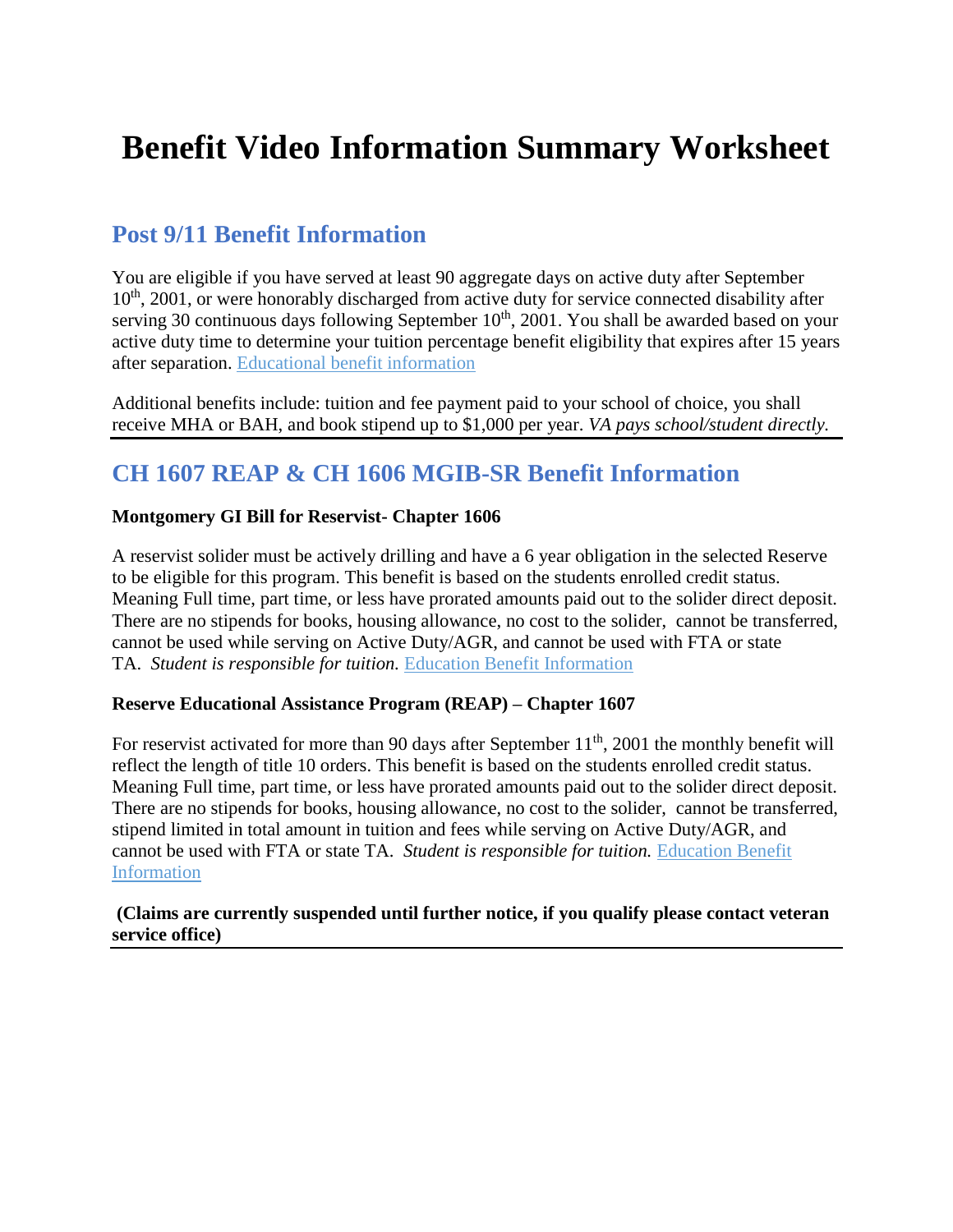# **Certifying each month and semester**

#### **All Students using benefits:**

All Students must provide Certificate of Eligibility and a copy of your schedule when submitting your GI Bill Certification Form.

Each semester you must turn in you GI Bill Certification Form to your respected campus certifier to validate your enrollment to allow proper communications with the VA to recertify your benefits. Not turning such forms in can result to delay in benefit, dropped courses, missed semester, or student payments out of pocket.

#### **Using 1606/1607/Montgomery? Call at the last day of the month to certify for the prior month of attendance**

Your verification number is your social security number then followed by your address zip code. Additional Information to contact Direct Deposit Center P: 1-877-838-2778 Certify Enrollment Status has or has not changed contact P: 1-877-823-2378 or [online](http://www.va.gov/) If you are experiencing difficulties or discrepancies, or just have general questions you can contact the VA Regional Office in ST. Louis, MO at P: 1-888-442-4551.

When turning in your COE to your certifier for the first time make sure to bring:

- COE
- DD214
- DARs report with Major/progression of coursework for major and intended semesters courses
- GI Bill Certification form
- \*Each semester you will need to register for your courses and have a generated DARs report signed by a counselor. Each semester you will turn in a GI Bill Semester Form to be recertified.

# **Chapter 31 VOCREHAB**

Veterans with a service connected disability rating of at least 20% are eligible. VA pays training cost, such as tuition and fees, books, supplies, and equipment. VA will also pay a monthly benefit to help with living expenses. *VA pays school directly.*

## **CH35 Survivors & Dependents**

Dependents educational assistance provides education and training opportunities to eligible dependents of certain veterans. *VA pays school/student directly.*

[Educational Benefit Information](http://www.tri-c.edu/veterans/documents/ch35-pamphlet-2.pdf)

[Dependents Application for VA Benefits](http://www.tri-c.edu/veterans/documents/vba-22-5490-are.pdf)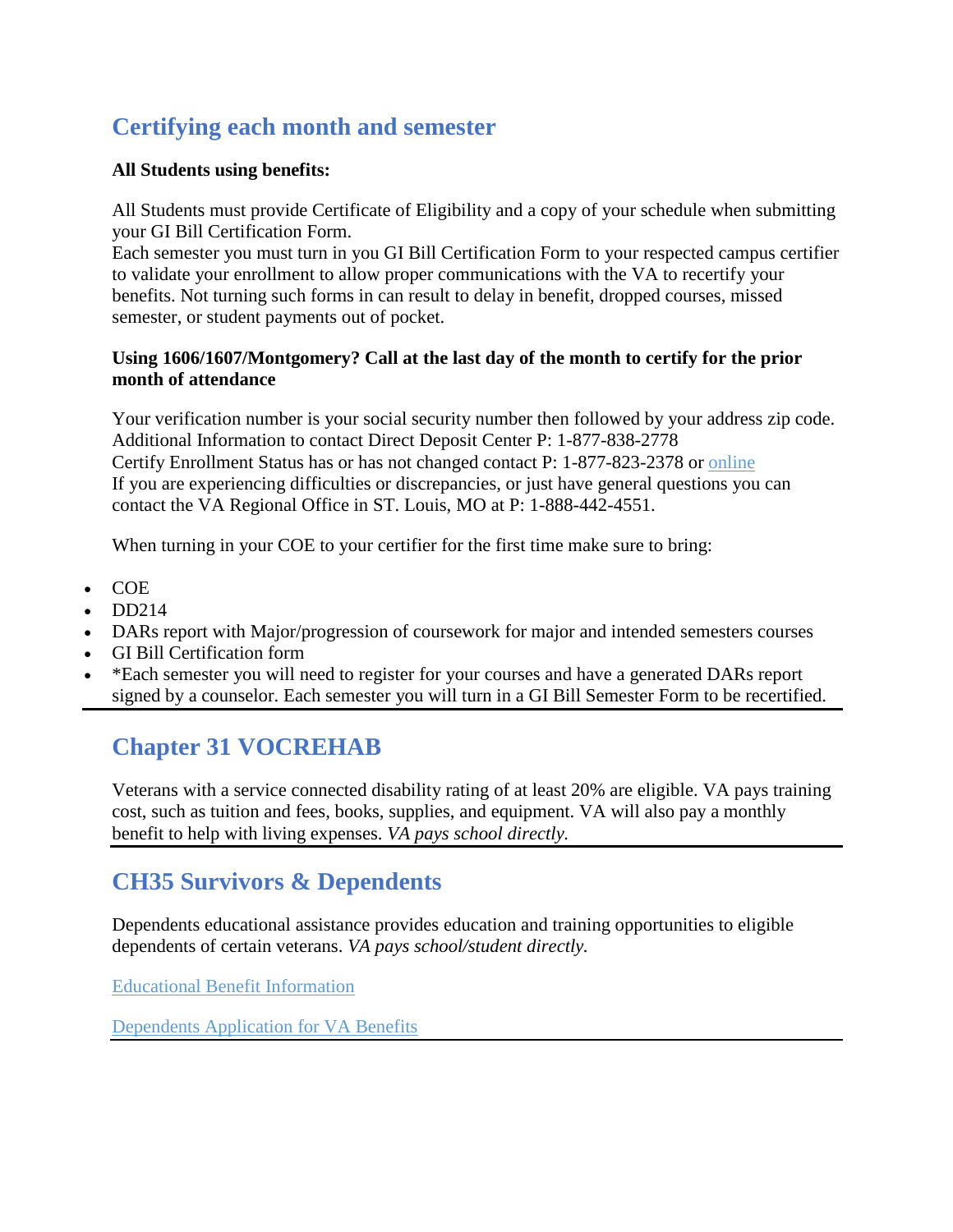# **Federal Tuition Assistance (FTA)**

Federal Tuition Assistance or FTA program provides financial assistance for voluntary off duty education programs in support of a soldiers professional and personal self-development goals. FTA is available for courses that are offered in the classroom or by distance learning. The courses must be offered by schools that are registered in GoArmyEd and are accredited by accrediting agencies that are recognized by the U.S Department of Education. Search specific institution at<http://ope.ed.gov/accreditation/Search.aspx> . FTA is for academic programs, Associate's, Bachelor's, or Master's degree, TA may not be used for a lower or lateral degree program from the one the Soldier currently possesses. In addition to degree programs, TA is available to Soldiers to complete a high school diploma and to complete certificate programs. TA is not authorized for programs of study beyond a master's degree. Check out these resources: [FTA information sheet](http://www.tri-c.edu/veterans/documents/fta-information.pdf) [FTA pocket guide](http://www.tri-c.edu/veterans/documents/fta-gae-hippocketguide-final.pdf) [FTA course planner](http://www.tri-c.edu/veterans/documents/fta-new-soldier-using-course-planner.pdf)

#### **How do I qualify for FTA?**

- Be currently serving in the Army National Guard, Reservist, or Active Duty and
- Have completed at least one year of service from your Advanced Individual Training (AIT)/Basic Officer Leaders Course (BOLC) graduation date
- Do not have an expiration term of service (ETS) or mandatory removal date (MRD) prior to completion of course(s)
- Service obligations for warrant officers and officers
- Subject to a four-year Reserve Duty Service Obligation (RDSO); or
- Two-year Active Duty Service Obligation (ADSO)

#### **What do I get?**

- FTA annual ceiling of \$4,500
- FTA will pay up to \$250 per semester hour for up to 16 semester hours per fiscal year
- Lifetime limit of 130 undergraduate semester hours
- Lifetime limit of 39 graduate semester hours
- FTA may pay toward the cost of tuition only if:
	- o The college/university is regionally or nationally accredited and is a GoArmyEd participant
	- o The funded course(s) meets a requirement in your documented degree plan from the school (this can include prerequisite courses)
	- o You maintain an undergraduate GPA of 2.0 for FTA-funded courses
	- o You maintain a graduate GPA of 3.0 for FTA-funded courses
- FTA may pay toward one credential at each of the following levels:
- Undergraduate-level certificate/certification
- Associate degree
- Bachelor's degree
- Graduate-level certificate/certification
	- o Must not have already earned a master's degree to be eligible